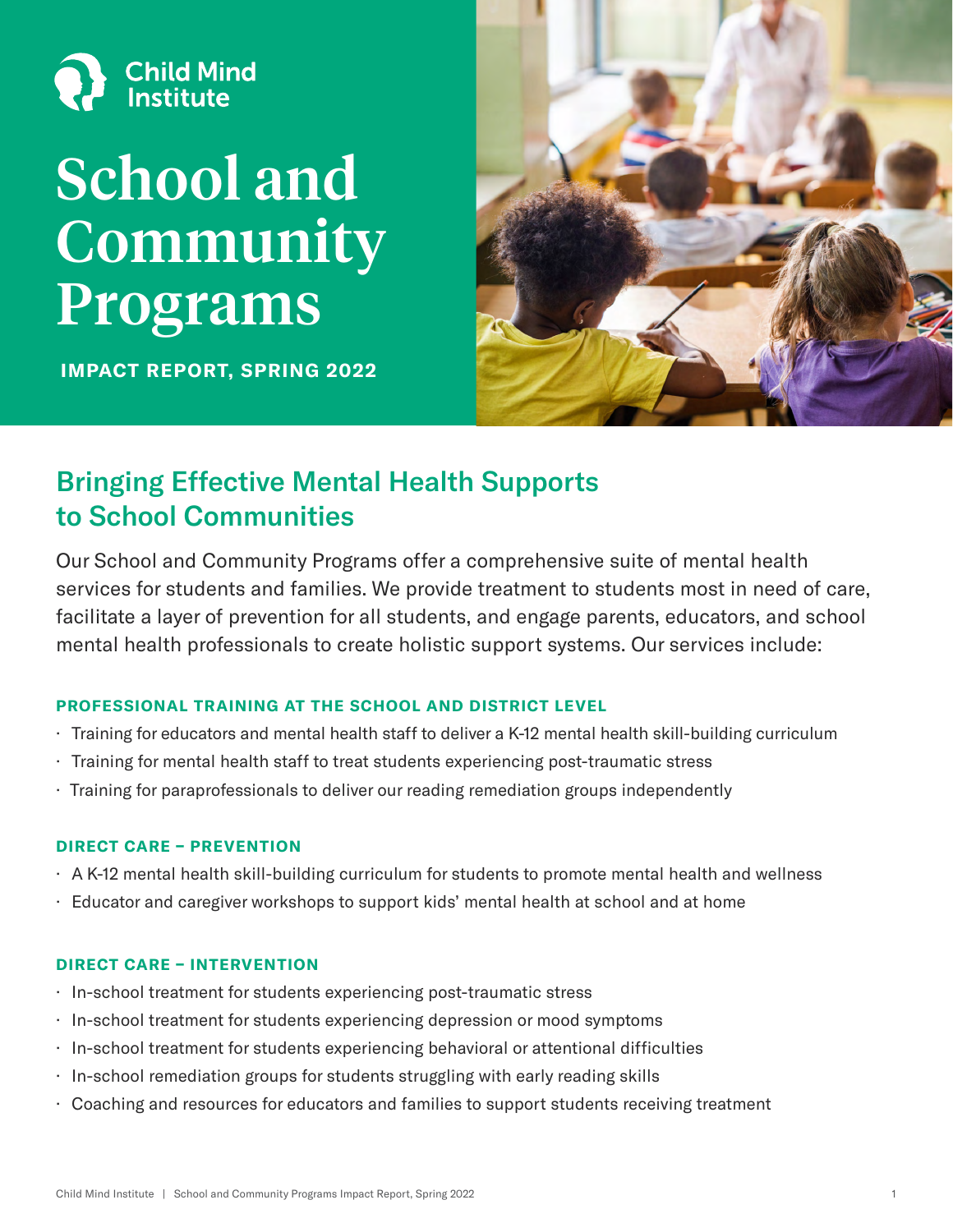## Achieving Significant Outcomes for Youth and School Communities

Since 2012, we have engaged nearly 64,000 students, parents, teachers, and mental health professionals across over 1,000 schools in New York City, the San Francisco Bay Area, and across the United States.

#### OUTCOMES: PROFESSIONAL TRAINING

- · On average, teachers and school mental health professionals who receive training in our mental health skill-building curriculum score 99% on a content assessment, and 99% of participants feel prepared to utilize our curriculum in their school.
- · On average, school mental health professionals who receive training in our trauma intervention score 97% on a content assessment, and 99% of participants feel prepared to implement trauma treatment groups in their school. Students treated by our trainees demonstrate clinically significant reductions in PTSD symptoms.

#### OUTCOMES: DIRECT CARE – INTERVENTION

- · Students in our mood disorder treatment groups experience statistically significant decreases in depression symptoms, improvements in emotional regulation, and increases in their use of coping strategies.
- · Students in our reading intervention groups experience statistically significant gains in phonemic awareness, decoding, and reading fluency skills.
- · Students in our trauma treatment groups experience statistically significant decreases in PTSD symptoms.
- · Our behavioral treatment groups help high-need students achieve statistically significant increases in appropriate behavior, attention, on-task behavior, and compliance. These supports significantly increase time on task for high-need students, with an average of 14 more minutes of academic engagement per class hour.

#### OUTCOMES: DIRECT CARE – PREVENTION

Of students who complete our mental health skill-building curriculum:

- · 94% demonstrate a comprehensive understanding of mindfulness.
- · 91% demonstrate advanced knowledge of evidence-based relaxation strategies.
- · 83% understand the importance of their emotions and know how to identify their feelings.
- · Students who receive this curriculum in a small-group format experience a statistically significant increase in their belief that they can cope with future stressors.

of parents find our intensive Behavioral and Emotional Skills Training helpful and would recommend it to a peer. 98%

of educators find our mental health workshops helpful and would recommend them to a peer.

98%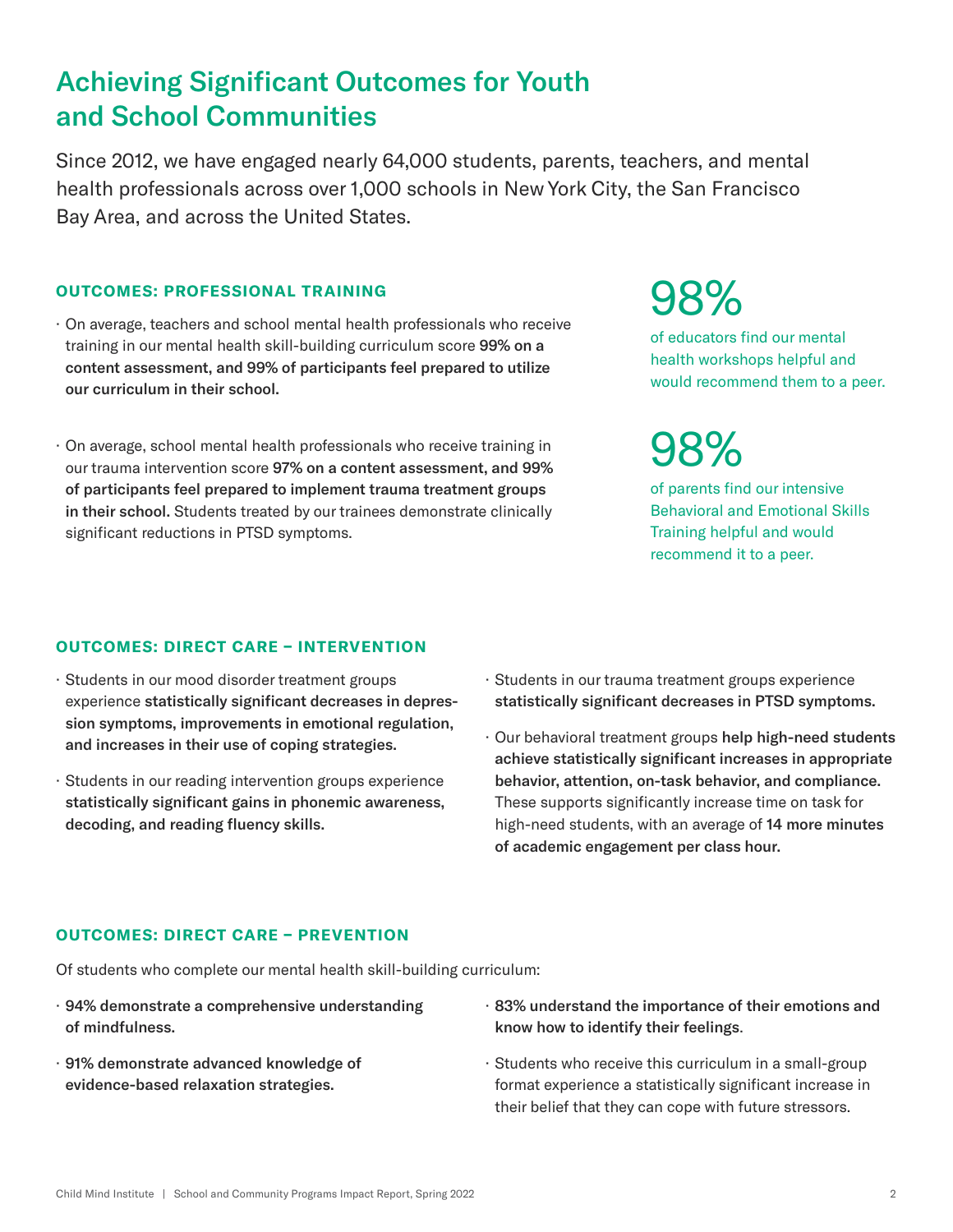## Measuring Success

| <b>SERVICE TIER</b>                         | <b>INTERVENTION</b>                                                                                                  | <b>MEASUREMENT TOOLS</b>                                                                                                                                                                                                     | <b>FREQUENCY</b>                                            |
|---------------------------------------------|----------------------------------------------------------------------------------------------------------------------|------------------------------------------------------------------------------------------------------------------------------------------------------------------------------------------------------------------------------|-------------------------------------------------------------|
| <b>PROFESSIONAL</b><br><b>TRAINING</b>      | Training in our mental health<br>skill-building curriculum for<br>teachers and school mental<br>health professionals | Assessment of content knowledge<br>Questionnaire on fidelity to model<br>Qualitative feedback                                                                                                                                | Pre-, post-, and<br>1-month follow-up<br>after intervention |
|                                             | Training in our trauma<br>treatment intervention for<br>mental health professionals                                  | Assessment of content knowledge<br>Questionnaire on fidelity to model<br>Qualitative feedback<br><b>UCLA Post-Traumatic Stress Disorder</b><br>Reaction Index (students' symptoms)                                           | Pre-, post-, and<br>1-month follow-up<br>after intervention |
| <b>DIRECT CARE -</b><br><b>PREVENTION</b>   | Workshops for teachers,<br>school mental health<br>professionals, and parents                                        | Detailed post-workshop surveys                                                                                                                                                                                               | Post-intervention                                           |
|                                             | Mental health skill-building<br>curriculum                                                                           | Assessment of content knowledge<br>Children's Coping Strategies Checklist - Revised<br>Behavior Assessment System for Children,<br>3rd edition - TRS Elementary Version,<br><b>Emotional Control and Resilience Subscale</b> | Pre-, post-, and<br>1-month follow-up<br>after intervention |
| <b>DIRECT CARE -</b><br><b>INTERVENTION</b> | Trauma treatment groups                                                                                              | <b>UCLA Post-Traumatic Stress Disorder</b><br><b>Reaction Index</b><br>Persistent Complex Bereavement Disorder<br>Checklist - Youth Version                                                                                  | Pre- and<br>post-intervention                               |
|                                             | Mood treatment groups                                                                                                | Difficulties in Emotional Regulation Scale<br>DBT Ways of Coping Checklist<br>Children Depression Inventory 2 self-report<br>Children Depression Inventory 2 parent-report                                                   | Pre- and<br>post-intervention                               |
|                                             | Behavioral treatment groups                                                                                          | Revised Edition of School Observation<br><b>Coding System</b><br>Strengths and Difficulties Questionnaire<br>for parents and teachers                                                                                        | Pre- and<br>post-intervention                               |
|                                             | Reading remediation groups<br>for at-risk readers                                                                    | Phonological Awareness Screening Test<br>Dynamic Indicators of Basic Early<br>Literacy Skills, 8th edition                                                                                                                   | Pre- and<br>post-intervention                               |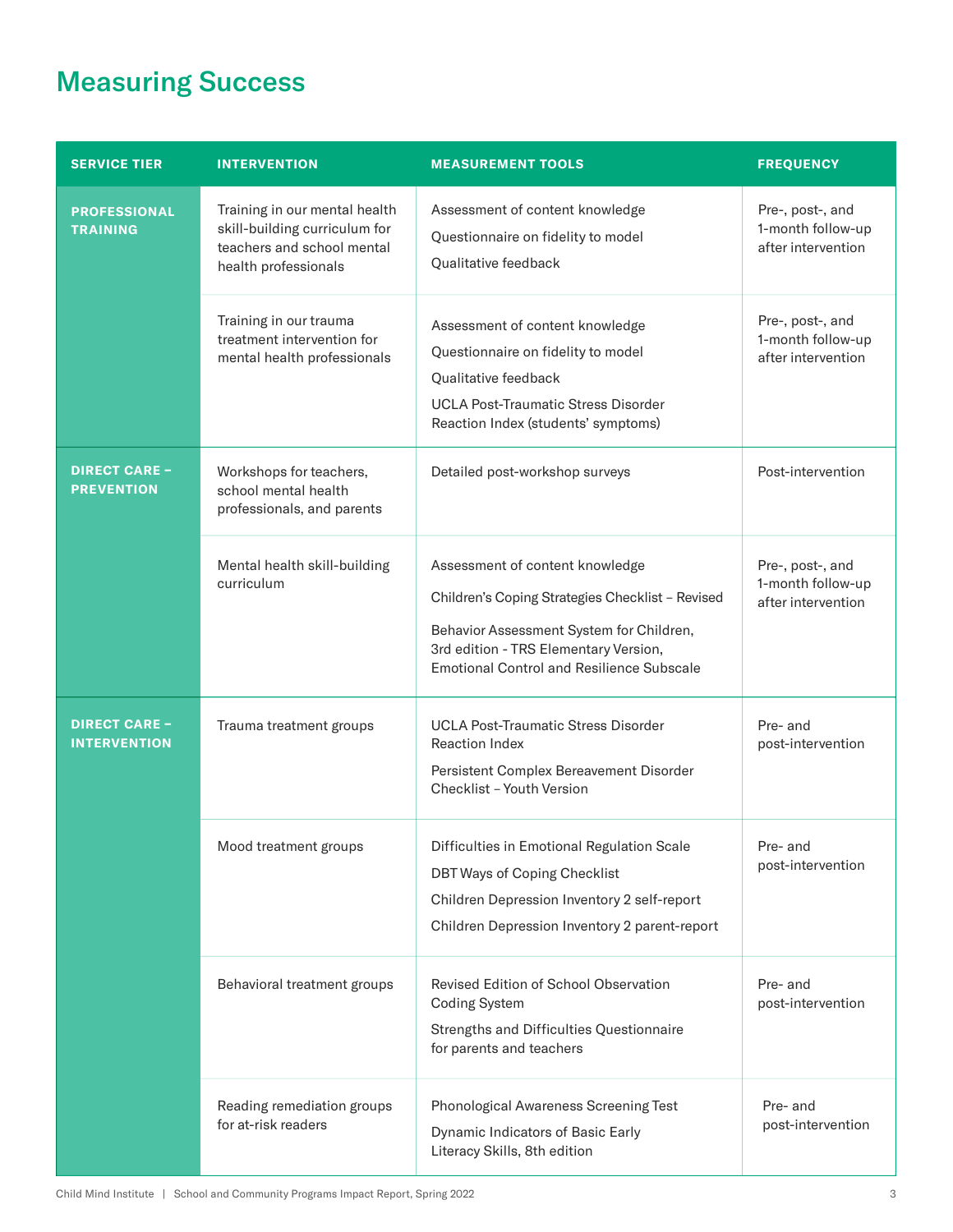## School and Community Programs Feedback

"We chose to implement the mental health skill-building curriculum with our fourth-grade community... By the time we reached our last session, our students were able to recall strategies they learned and moments they had enjoyed throughout the curriculum. Our students especially loved learning how to identify the intensity of their feelings, how to ride the wave of big emotions, and using different calm down strategies like progressive muscle relaxation and mindfulness. I am sure that our fourth graders will not only remember this positive experience but also use these skills to be successful in their future."

LEAH BERNSTEIN, SCHOOL COUNSELOR HEBREW LANGUAGE ACADEMY CHARTER SCHOOL 2, BROOKLYN, NY



"It has been so wonderful for us to watch [our son] engage with [his clinician] and the DBT curriculum. It has truly been a life-changing experience for him on many levels — most notably in what it has taught him about his ability to build trusting relationships."

PARENT OF CHILD WHO PARTICIPATED IN A MOOD TREATMENT GROUP

"The Child Mind Institute trauma therapy program has been instrumental in our school becoming a trauma-sensitive school. In our partnership with the Child Mind Institute, dozens of children have received high quality mental health services usually unavailable to them in their neighborhood and through their insurance. We have seen students diminish in their outbursts, anger and fight-or-flight responses."

MARIA GARCIA, LCSW, SCHOOL SOCIAL WORKER PS 503K, BROOKLYN, NY



"I have been working with the Child Mind Institute ever since Sandy hit NYC in 2012. Once our schools closed due to the COVID-19 pandemic, I immediately contacted them to assist with providing social-emotional support for the 171 school counselors and social workers I work with in Queens, and we met over the summer to plan monthly professional development sessions for the entire 2020–21 academic year. The tools they've provided during this unsettling time have been invaluable. Queens South schools and families are better because of the Child Mind Institute and I truly hope that we can continue our partnership in the coming years."

TARIQ MCKAY, SCHOOL COUNSELING MANAGER QUEENS SOUTH BOROUGH CITYWIDE OFFICES, QUEENS, NY